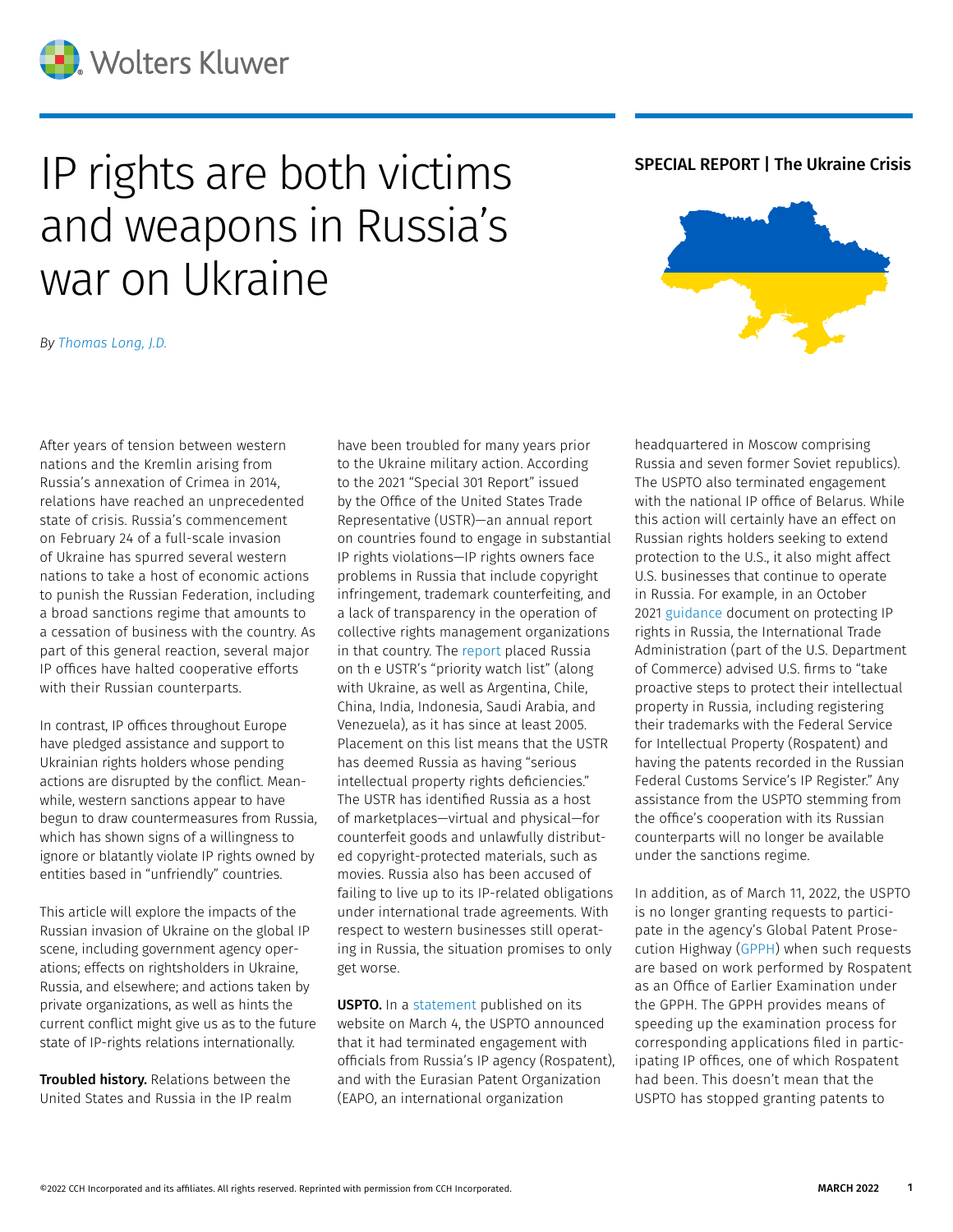

Russian applicants, but it has eliminated certain procedural perks that went along with cooperation between the countries' respective IP offices. The USPTO said that in pending cases in which the USPTO had granted special status under the GPPH to applications based on work performed by Rospatent, the USPTO will remove that status and return those applications to the regular processing and examination queue.

**European Union.** The European Union Intellectual Property Office (EUIPO) [announced](https://euipo.europa.eu/ohimportal/en/news/-/action/view/9237969) on March 9 that it had halted cooperative activities with Rospatent and EAPO. Additionally, to provide support to Ukrainian IP rights owners, EUIPO [issued](https://euipo.europa.eu/tunnel-web/secure/webdav/guest/document_library/contentPdfs/law_and_practice/decisions_president/EX-22-02_en.pdf) a one-month extension of time limits from February 24, 2022, for all Ukraine-based parties in proceedings before the EUIPO. The EUIPO explained that these actions have been taken with the approval of the European Commission. EUIPO also said, "EUIPO will ensure that intellectual property rights originating from Crimea are not falsely registered as coming from Russia."

The European Patent Office (EPO) also suspended cooperation with IP offices in Russia and Belarus, according to a March 1 [media release](https://www.epo.org/news-events/news/2022/20220301a.html). "An immediate decision has been taken to freeze our co-operation activities with the national patent offices of the Federation of Russia and of Belarus, as well as to put on hold our co-operation activities with the Eurasian Patent Organisation," the EPO said. "Looking ahead, we will assess and debate other possible measures and consequences with our 38 Member States, extension states and observers in preparation of the next Administrative Council meeting on 22 March."

United Kingdom. No longer part of the European Union post-Brexit, the United Kingdom's Intellectual Property Office (UKIPO) joined the E.U. offices in taking actions against Russia and in support of Ukrainian IP rights owners. "The UK's economic sanctions against Russia include intellectual property, and we are enforcing these sanctions robustly," UKIPO [said](https://www.gov.uk/government/news/ipo-statement-on-ukraine) on March 2. "We will not be providing services to those on the sanctions list, either directly or through their agents." UKIPO assured Ukrainian customers that it will "use the maximum flexibility available to us in law to consider requests for extensions of time, reinstatements and restorations."

Germany. The German Patent and Trade Mark Office (DPMA) has not publicly taken any action against Russia or Russian IP stakeholders, but it has [advised U](https://www.dpma.de/english/our_office/publications/important_notices/notice_08032022/index.html)krainian IP owners of steps they can take to protect their rights during the conflict. "Statutory time limits cannot be extended by the DPMA. However, the DPMA advises the applicants of the possibility of re-establishment of rights," the agency said. "Any person who through no fault of his or her own was prevented from observing a statutory time limit due to current circumstances, may have his or her procedure restored upon request. The person filing the request is then treated as if he or she had observed the time limit. Whether the requirements for re-establishment are fulfilled has to be assessed in each individual case by the competent unit at the DPMA."

Outpouring of support for Ukraine. As of March 11, the Ukraine Intellectual Property Institute (Ukrpatent) indicated that it is continuing operations. "All the key divisions of the enterprise perform their functions for the continuous operation of the state system of legal protection of intellectual property in Ukraine," Ukrpatent [said.](https://ukrpatent.org/en/news/main/ukrpatent-budni-11032022--) On March 14, Ukrpatent [announced](https://ukrpatent.org/en/news/main/wipo-ukraine-15032022)

that it has been added to the list of member states of the World Intellectual Property Organization's (WIPO's) Central European and Baltic States Group (CEBS). Ukraine already was listed as a member of WIPO's Section for Caucasian, Central Asian, and Eastern European Countries. Its addition to CEBS is consonant with Ukraine's desires (reflected in the Maidan Revolution itself) to move symbolically closer to the west.

Ukrpatent also has posted on its website letters from numerous countries' IP agencies showing an outpouring of support for the beleaguered country. Among the countries whose IP offices have sent Ukrpatent letters of support and solidarity are Georgia, Estonia, Lithuania, Finland, Austria, the Slovak Republic, and Poland.

Private entities take part. Digital performance rights organization SoundExchange, Inc., said via social media posts (see LinkedIn post [here\)](https://www.linkedin.com/posts/soundexchange_with-the-horrific-and-unjust-events-occurring-activity-6908077087064997888--UFh?utm_source=linkedin_share&utm_medium=member_desktop_web) that it has cut ties with its Russian counterpart, the Russian Organization for Intellectual Property (VOIS). SoundExchange is the sole U.S. entity designated by the Copyright Royalty Board to collect and distribute to performing artists and copyright owners certain statutory royalties owed for the use of sound recordings protected under the Copyright Act. VOIS was established by performers and recording companies for collective management of rights in Russia and abroad.

U.K. royalty collection entity PRS for Music [said](https://www.prsformusic.com/press/2022/statement-on-russia-and-ukraine) on March 8 that it had "formally suspended, with immediate effect, our rights representation relationship with RAO, the Russian collecting society for musical works, pending confirmation of its separation from the Russian Government and those individuals and companies on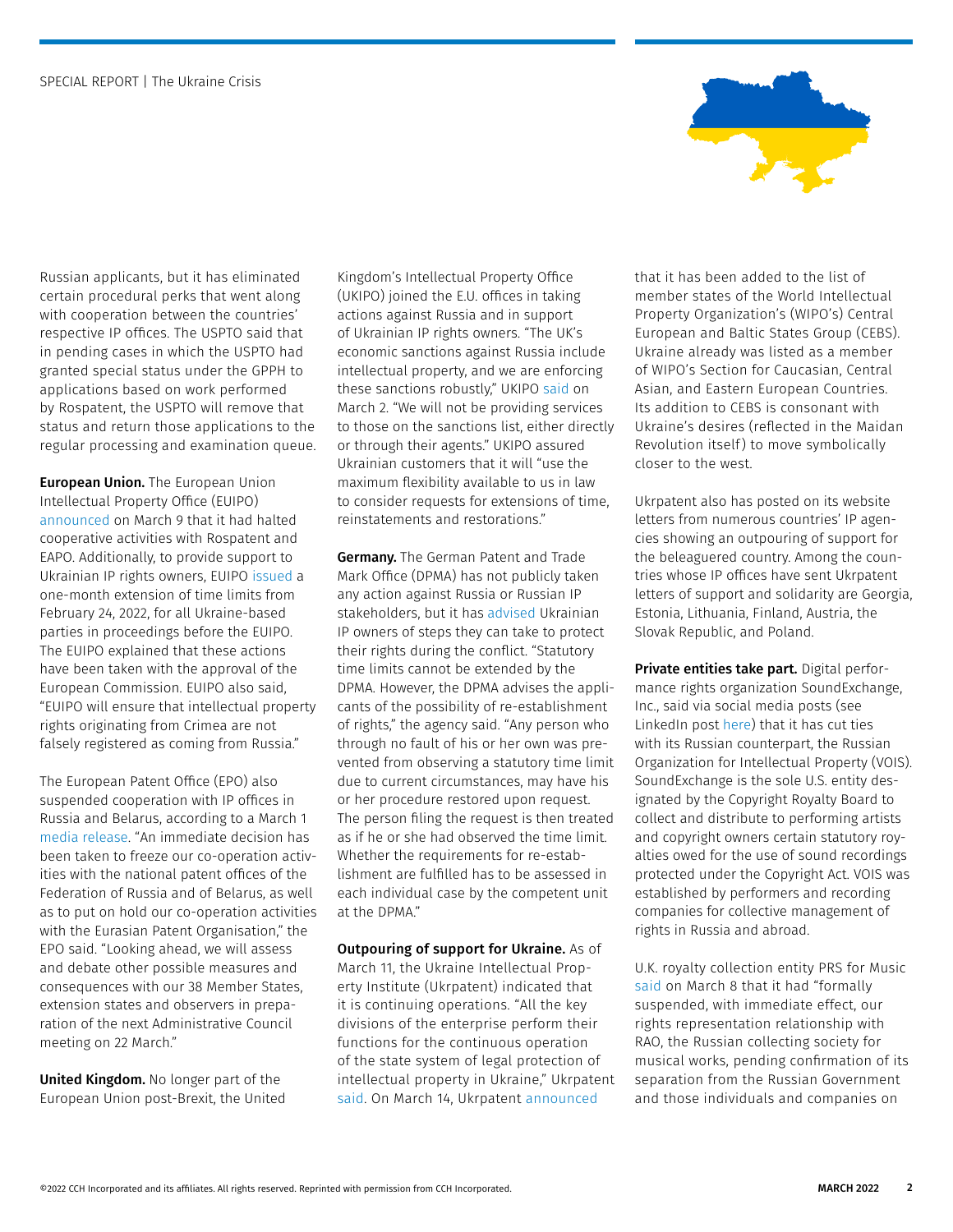

the sanctions lists." PRS for Music added, "It is not our desire to punish the Russian composer, songwriter and publisher communities who support peace, and we will work with the global community to identify opportunities to amplify the voices of protest." U.S.-based performing rights organization BMI also suspended its copyright representation payments to RAO. While international performing rights confederation CISAC (International Confederation of Societies of Authors and Composers) has not kicked RAO out of the network, it has [initiated](https://www.cisac.org/Newsroom/news-releases/cisac-solidarity-fund-ukraine) a solidarity fund it calls "Creators for Ukraine," through which it will collect donations to assist displaced Ukrainian artists and authors.

Digital music streaming service provider Spotify [said](https://newsroom.spotify.com/2022-03-02/spotifys-statement-in-response-to-the-war-in-ukraine/) on March 2 that it has closed its office in Russia indefinitely, although streaming services remain operative there. The Swedish company's CFO Paul Vogel said, "[Spotify has] cut all monetization off in Russia, so there's no advertising and no premium revenue in Russia coming up." Spotify later clarified that it is continuing to pay rightsholders for streams in Russia.

Academia's role. At least one major research university has taken a public stance on the conflict. The Chancellor of the Texas A&M University System, in a letter to system member CEOs, [said,](https://business.cch.com/ipld/03-09-2022-Russia-memo.pdf) "You should immediately dissolve all agreements with Russian entities, specifically those relating to academics, research and intellectual property. I also urge you to review any other non-contractual engagements with Russian entities." The letter specified that this directive could affect license agreements, nondisclosure agreements, commercial material transfer agreements, and other documents regarding the commercialization of system technologies.

ICANN. Not all authorities have shown a willingness (or ability) to take part in sanctions. The Internet Corporation for Assigned Names and Numbers (ICANN) the nonprofit organization that manages the Internet's Domain Name System (DNS) has [rejected](https://www.icann.org/en/system/files/correspondence/marby-to-fedorov-02mar22-en.pdf) a request by a Ukrainian government minister to revoke countrycode top-level domains operated from within Russia and to take other actions to shut down Internet operations there. On February 28, Deputy Prime Minister and Minister of Digital Transformation Mykhailo Fedorov [asked](https://eump.org/media/2022/Goran-Marby.pdf) ICANN to "introduce strict sanctions against the Russian Federation in the field of DNS regulation."

In response, ICANN President and CEO Göran Marby declined to take any such actions. "In our role as the technical coordinator of unique identifiers for the Internet, we take actions to ensure that the workings of the Internet are not politicized, and we have no sanction-levying authority," Marby said. "Essentially, ICANN has been built to ensure that the Internet works, not for its coordination role to be used to stop it from working."

According to Marby, policies based on global agreements do not provide for ICANN to take unilateral action to disconnect domains. "You can understand why such a system cannot operate based on requests from one territory or country concerning internal operations within another territory or country," Marby said. "Such a change in the process would have devastating and permanent effects on the trust and utility of this global system."

Marby also explained that ICANN lacks the ability to revoke the Secure Sockets Layer (SSL) certificates for Russian domains as requested by the Ukrainian government.

"These certificates are produced by third-party operators and ICANN is not involved in their issuance," he said.

ICANN has, however, taken additional steps to safeguard against domain name security threats associated with the war, by bolstering its Domain Name Security Threat Information Collection and Reporting (DNSTICR) system, which it initially created as a means to report COVID-19-related DNS security threats. In a March 9 [release,](https://www.icann.org/en/announcements/details/icann-expands-dnsticr-to-monitor-terms-related-to-russia-ukraine-war-09-03-2022-en) it said, "ICANN org is now adding terms in English, Ukrainian, Russian, Polish, and other appropriate languages to the DNSTICR watchlist to search for malicious domain registrations related to the Russia-Ukraine war. When evidence of maliciousness is found, the results are reported to the corresponding registrars."

Kremlin strikes back. For its part, Rospatent has not indicated any change in its operations, at least on its [website](https://rospatent.gov.ru/en/news). Nor has EAPO, which posted a [media release](https://www.eapo.org/en/index.php?newspress=view&d=1239) on March 3 announcing, among other things, the agency's ambitions to create a unified regional dispute resolution mechanism and to introduce a single Eurasian trademark. The agencies [participated](https://rospatent.gov.ru/en/activities/scientific_conferences/expo-2020-dubai) in early March in Dubai's "Expo 2020" (so named because it was originally scheduled to begin in October 2020 but was delayed due to the pandemic).

At higher levels in the government, however, there could be signs that IP rights are among the weapons in the Kremlin's economic arsenal. According to media reports, the Russian government has decided to retaliate against sanctions by issuing a decree that, if carried out to its logical extreme, would permit the cessation of payments of royalties and other compensation to patent holders from "unfriendly countries."